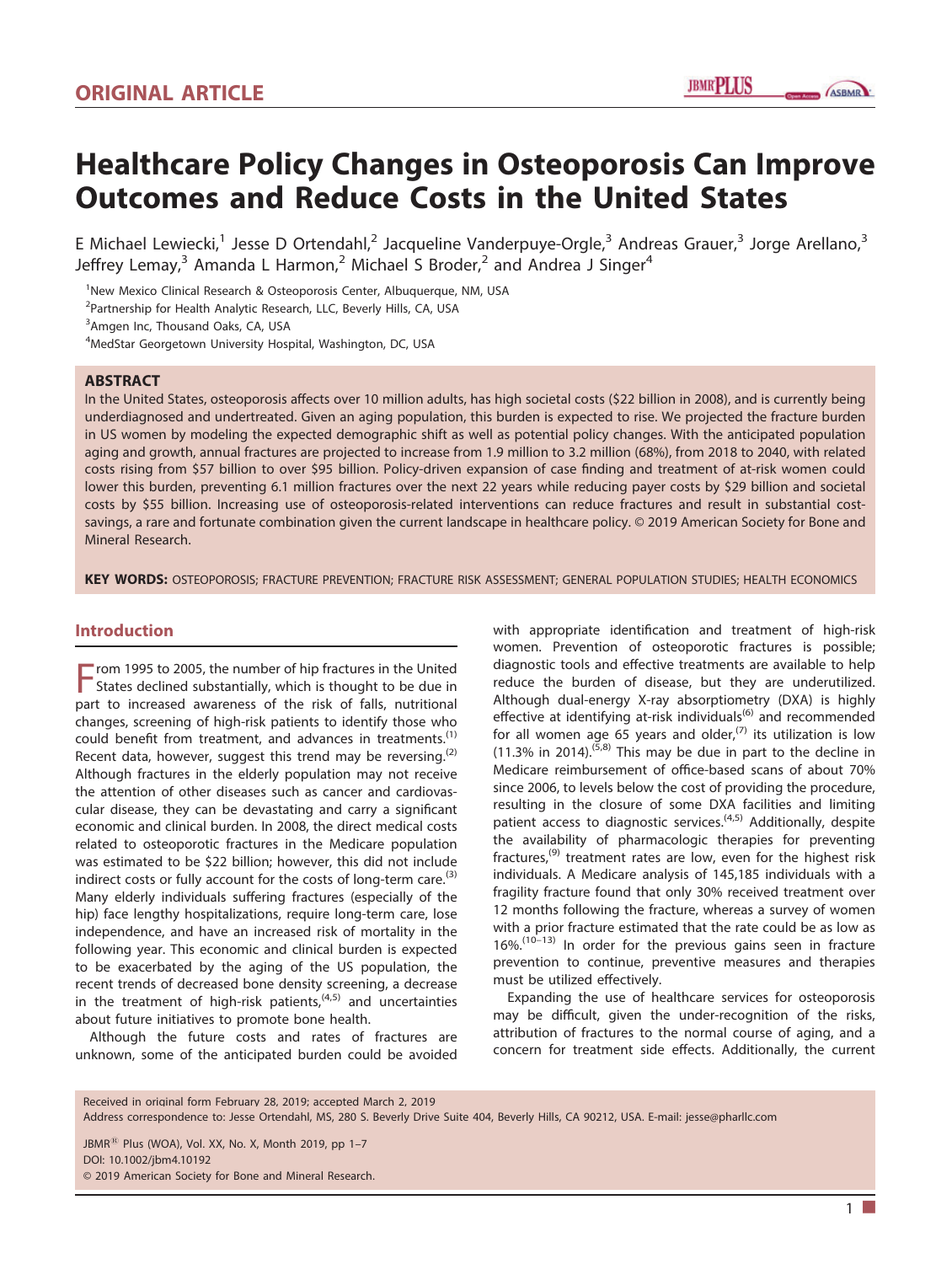environment prioritizes limiting short-term expenses over longterm cost savings. As longevity and the number of adults eligible for Medicare increases, there is a natural tendency to control costs; however, failing to increase preventive services and identify at‐risk individuals could result in a rise in fractures that adversely affects quality of life and increases costs.

To properly evaluate potential healthcare policies to reduce osteoporotic fractures, projections of the future rates and costs of these fractures are necessary. A range of trends could influence these projections, including the aging population, an increase in other risk factors for fracture, and changes in reimbursement for DXA. We therefore used a microsimulation forecasting model to incorporate these factors and assess a series of scenarios. Although previous studies have taken similar approaches, these studies are older, focused outside the US, did not account for certain cost components, or did not assess the impact of potential interventions.  $(14-18)$  This study fills the evidence gap. We aimed to project the future burden of osteoporotic fractures in women age 65 years and older (ie, those likely to be at high risk of fractures) and evaluate the impact of increasing efforts to prevent such fractures to inform future healthcare policy for this vulnerable population to improve outcomes.

## Materials and Methods

## Overview

We developed a microsimulation forecasting model to project the annual costs and incidence of osteoporotic fractures among US women age 65 years and older from 2018 to 2040. Fracture risk was estimated using the simplified form of the Fracture Risk Assessment Tool (FRAX) $<sub>i</sub><sup>(19)</sup>$  a frequently used set of equations</sub> for estimating an individual's risk of fracture. This was populated with data on baseline characteristics and risk factors from the National Health and Nutrition Examination Survey (NHANES) which is a nationally-representative population-based survey conducted every 2 years.<sup> $(20)$ </sup> Based on estimated risk and the impact of treatment (if applicable), individuals could experience fractures that would increase direct and indirect costs. Annual costs and fractures were compared across different scenarios of case finding and treatment rates attributable to potential policy changes.

#### Fracture risk

To project whether each modeled individual experienced a fracture, we used the simplified chart version of FRAX developed at the University of Sheffield. FRAX, widely utilized in clinical practice, models a series of known risk factors for fracture, as well as age and bone mineral density (BMD) at the femoral neck, to estimate a 10‐year risk of hip fracture and a 10-year risk of major osteoporotic fracture. The algorithms linking risk factors to fracture risk for the US differ by sex and vary among white, Hispanic, Black, and Asian populations. Although there are fracture risks that are not incorporated into FRAX (eg, obesity, diabetes), the tool is widely used in practice and has been previously validated. As the equation used to inform the full version of FRAX is not publicly available, and the tool on the website cannot be incorporated into our model, we relied on the FRAX simplified charts. The simplified charts use an individual's BMD and total number of clinical risk factors to predict fracture risk without accounting for the relative

osteoporotic fracture, defined as clinical spine, forearm, hip, and shoulder. Although these sites comprise the sites most commonly associated with high costs, they do not include fractures in sites such as the pelvis, ribs, or foot. Therefore, we

> extrapolated the total number of fractures to include all potential sites. To do so, we adjusted the number of FRAX‐ predicted fractures in our model by the estimated proportion of fractures included in FRAX among total fractures as observed in practice.<sup>(21)</sup>

> strength of each risk factor as a predictor. To assess the correlation between the simplified tables and the full version, we conducted an independent validation exercise using the NHANES sample, from which the risk as projected using the full FRAX algorithm and individual risk factor data were available. Not all potential fracture sites are included in FRAX; it projects the risk of hip fracture individually, as well as major

## Risk factors

To estimate fracture risk for each individual assessed in the model, we generated population‐level estimates of risk factors using NHANES data. NHANES, conducted by the National Center for Health Statistics, assesses the health and nutritional status of adults and children, and tracks temporal changes. Using data from 2013‐2014, the most recent series that had all required information, we estimated the prevalence of the following widely accepted fracture risk factors: smoking; rheumatoid arthritis; long‐term glucocorticoid use; excessive alcohol use; parental history of a hip fracture; and previous fracture. Additionally, NHANES data were used to estimate mean BMD and the standard deviation.

## Other inputs

Estimates from NHANES were supplemented with data from published literature, publicly available databases, and subscription‐based pricing guides. The current and future number of women age 65 years and older, as well as the distribution by race, were based on estimates from the US Census Bureau.<sup>(22,23)</sup> Rates of DXA screening were based on a claims analysis that found 11.3% of women age 65 years and older received DXA in 2014.<sup>(5)</sup> Current treatment rates and trends were based on unpublished market share data, which indicated 9% of those ages 65 + years were treated (ie, filled at least one osteoporosis medication) in 2017, with the rate steadily declining since 2011. We made a simplifying assumption, based on unpublished market research, that treated patients would receive a "market basket" of currently available branded and generic agents. Treatment effectiveness of included drugs was based on a meta‐analysis of clinical trials and adjusted for adherence during each 1-year period. $(9,24,25)$  In the cited source<sup>(9)</sup> for efficacy and in the model, distinct estimates of treatment benefit were assumed for hip fractures and all other fractures. In scenarios that incorporated increased case finding, we assumed that 44% of all those assessed would subsequently receive treatment, consistent with prior estimates.<sup>(26)</sup>

Drug costs were based on wholesale acquisition costs from Price $Rx<sub>1</sub><sup>(27)</sup>$  whereas drug administration and DXA costs were based on a suggested range of fees for outpatient services.<sup>(28)</sup> Direct costs following a fracture were based on a claims analysis, $(21)$  differed by category (ie, inpatient, outpatient, emergency department, long-term care, pharmacy costs following a fracture, and other), and differed for individuals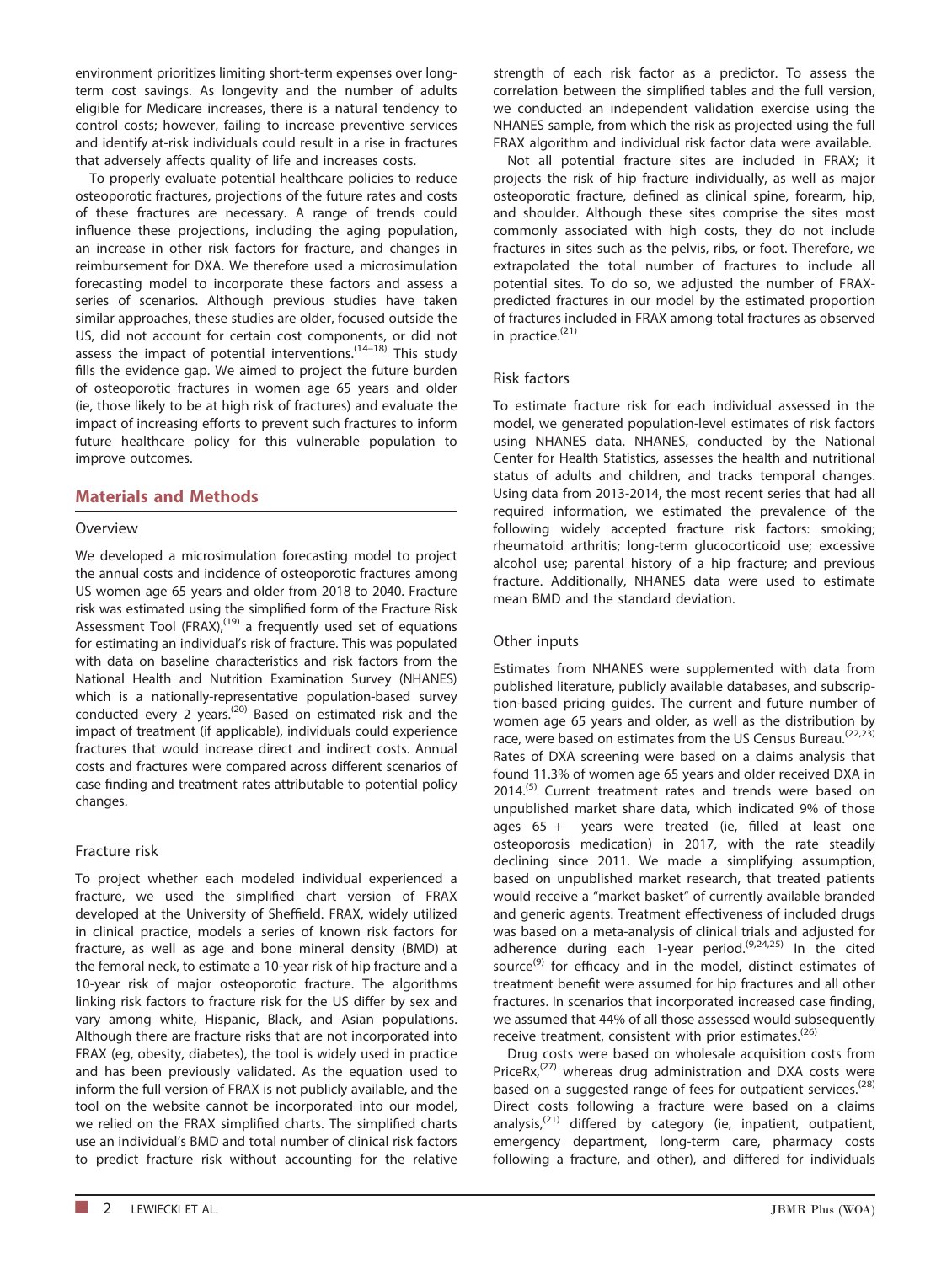experiencing a single fracture within a year versus those with a subsequent fracture. Indirect costs attributable to productivity losses for the individual experiencing the fracture, and informal caregiving, were based on published estimates.<sup>(29,30)</sup> Costs from prior years were updated to 2018 \$US using the Consumer Price Index (CPI) inflation calculator,<sup>(31)</sup> but to make results tangible to policymakers we did not apply discounting to future costs or clinical events.

#### Microsimulation model

The model developed for this analysis was a microsimulation model programmed in Microsoft Excel 2018 (Microsoft Corp., Redmond, WA, USA). We assessed US women age 65 years and older, and estimated costs from payer and societal perspectives. For each calendar year from 2018 to 2040, hypothetical cohorts of 10 million women were simulated within each model scenario. Individuals entered the model with or without a history of fracture and were assigned an age, race, BMD, and risk factor profile. Based on these factors, 10‐year fracture risk was estimated and converted to an annual risk of fracture by dividing by 10, an approach that has been validated in a previous publication.<sup>(32)</sup> Random numbers between 0 and 1 were generated and compared to the annual risk to determine whether the individual experienced a fracture. If the number generated was less than the annual risk the individual was determined to have experienced a fracture, whereas if it was greater than the annual risk they did not. When determining whether an individual was designated for case finding and treatment, we assumed that those of highest risk as defined by FRAX would be prioritized. Although in practice it is likely the case that some individuals treated are at lower risk than other individuals who are untreated, our assumption of treating those at highest risk should be the goal, and is likely closer to reality than assuming treatment is randomly distributed. Those receiving treatment had their fracture risk reduced by the magnitude of treatment benefit, as described in the model inputs section. A visual depiction of the flow of individuals through the model is shown in Fig. 1. Common random numbers were used to reduce the impact of stochastic variability, such that differences between calendar years were driven solely by demographic shifts. $(33)$ 

#### Analyses

In the base case, we estimated the annual payer and societal costs, as well as the cumulative costs over 5‐year, 7‐year, 10‐year, 15‐year, and 22‐year periods. The costs without further interventions (ie, only accounting for population aging and growth), were compared with scenarios in which policies were

enacted that encourage an increase in either case finding, drug therapy, or both. In scenarios with increased case finding, 44% of all women undergoing DXA received subsequent treatment based on a published estimate.<sup>(26)</sup> We used DXA scanning as a proxy for any method of identifying patients at high-risk for fracture who could be eligible for treatment. In scenarios with increased treatment, we assumed that the proportion of those treated among those identified as being candidates for treatment increased. We also projected the total number of fractures under each scenario to estimate the clinical and economic implications of increased preventive services. In addition to comparing these scenarios, we conducted a series of one‐way and multiway sensitivity analyses to assess the impact of structural and parameter uncertainty on model results.

#### **Results**

The analysis of NHANES data showed that among elderly women, the proportion of individuals who have experienced a previous fracture decreased from 2003‐2014, as did the average BMD. The proportion consuming more than three drinks per day increased over the same period, as did the proportion of individuals with a history of glucocorticoid use. Other clinical risk factors remained relatively constant throughout the observation period. In the validation exercise we conducted, 10‐year FRAX scores reported using the full form of the equation were within 1% of those derived from the simplified tables, indicating reasonable correspondence.

Using the validated FRAX tables and insights from NHANES to estimate the future burden among Medicare‐ eligible women, we found that total fractures and fracture‐ related costs will increase substantially under the status quo of underdiagnosis and undertreatment of osteoporosis (Figs. 2,3). $(5,8)$  Due to an aging and growing population, annual number of fractures is expected to increase 68%, from 1.9 million to over 3.2 million, similar to findings from a claims-based analysis.<sup>(34)</sup> Over the next 22 years, this amounts to 61.6 million fractures, of which approximately 10% will be hip fractures.

Correspondingly, the annual direct medical costs associated with fractures were estimated to be \$48.8 billion in 2018 and to increase to \$81.5 billion in 2040. When relevant indirect societal costs related to productivity losses and informal caregiving were included, annual costs increased to \$57.0 billion in 2018 and \$95.2 billion in 2040.

If interventions that increase case finding were implemented, the economic and clinical burden could be mitigated. We found that an absolute increase in case finding of 20% would prevent 2.6 million fractures over the next 22 years, and a 50%



#### Fig. 1. Model schematic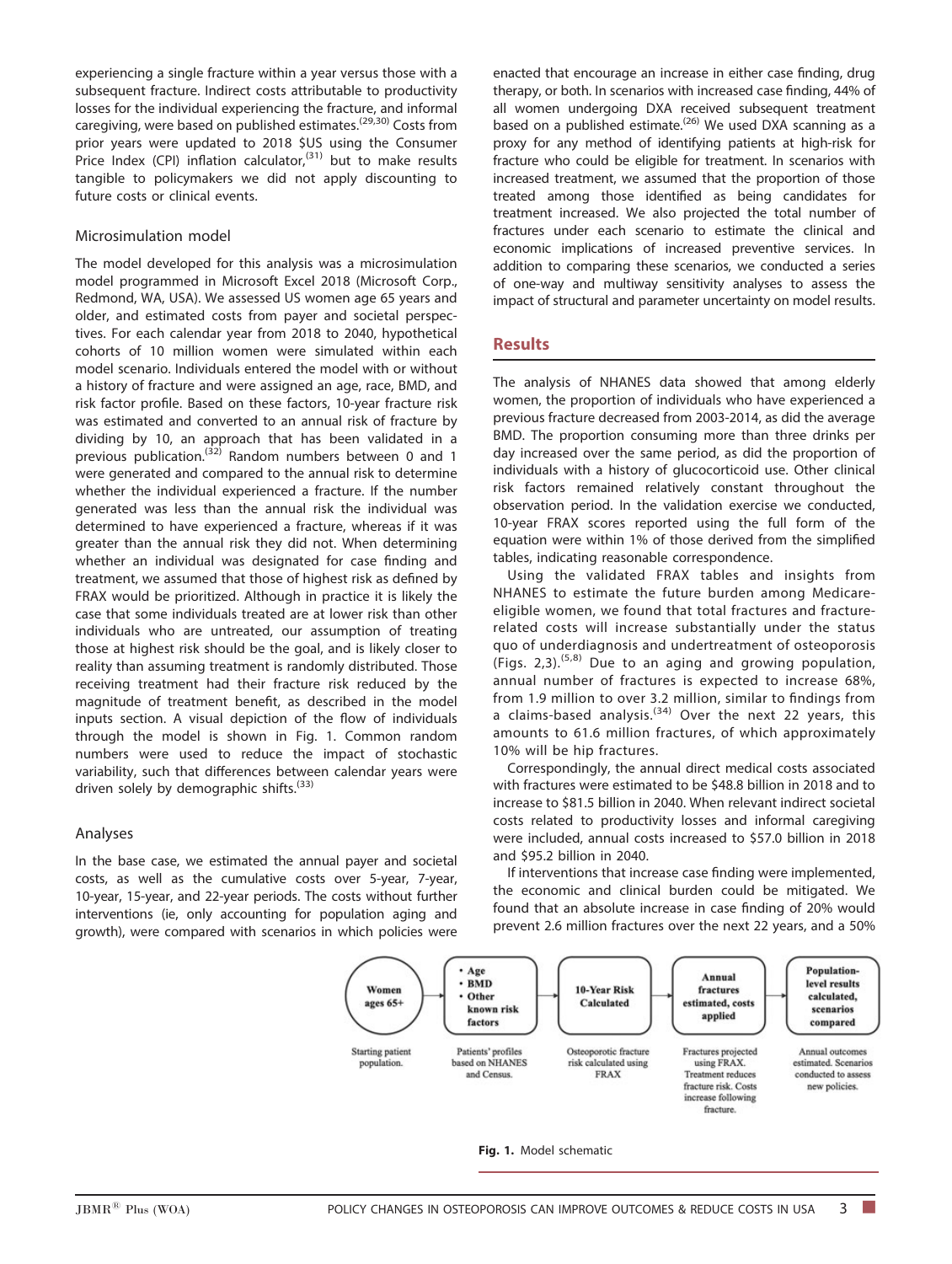

Fig. 2. Fractures by site from 2018 to 2040 with increased case finding and treatment. notes. DXA = dual-energy X-ray absorptiometry; M = millions.

absolute increase would prevent over 4 million fractures over the same time period. An increase in case finding of 20%, leading to 31.3% of women undergoing DXA and a subset of those receiving treatment, would reduce total cumulative costs from 2018 to 2040 by \$41.9 billion. If case finding increased by 50%, such that 61.3% of the population was scanned and 31% were treated, costs would decrease by \$45.9 billion. Of these savings, approximately 60% are direct medical costs, while 40% are indirect costs. Notably, even with increases in costs of diagnosis and treatment associated with increased case finding, preventive services would still represent less than 6% of total costs of osteoporosis (Fig. 2).

Assuming treatment initiation and adherence were increased among newly identified individuals, the clinical and economic benefits would further increase. If case finding were to increase to 31.3% of the population (20% increase) and twice as many of the individuals identified as being eligible for treatment were treated, we projected that 3.7 million fractures could be prevented leading to \$54.3 billion decreased costs to society over the next 22 years. In a scenario with an absolute DXA increase of 50% and twice as many patients being treated, 6.1 million fractures would be prevented from 2018 to 2040, with \$28.6 billion of savings in Medicare spending and a total reduction in costs of \$54.5 billion when including indirect costs (Table 1).

In one‐way sensitivity analyses we found generally that results were robust and directionally consistent; ie, the findings of reduced fractures and cost savings were maintained. Results were most sensitive to shifts in the direct medical costs of caring for patients after a fracture and assumptions related to treatment effectiveness (ie, adherence, compliance, efficacy).



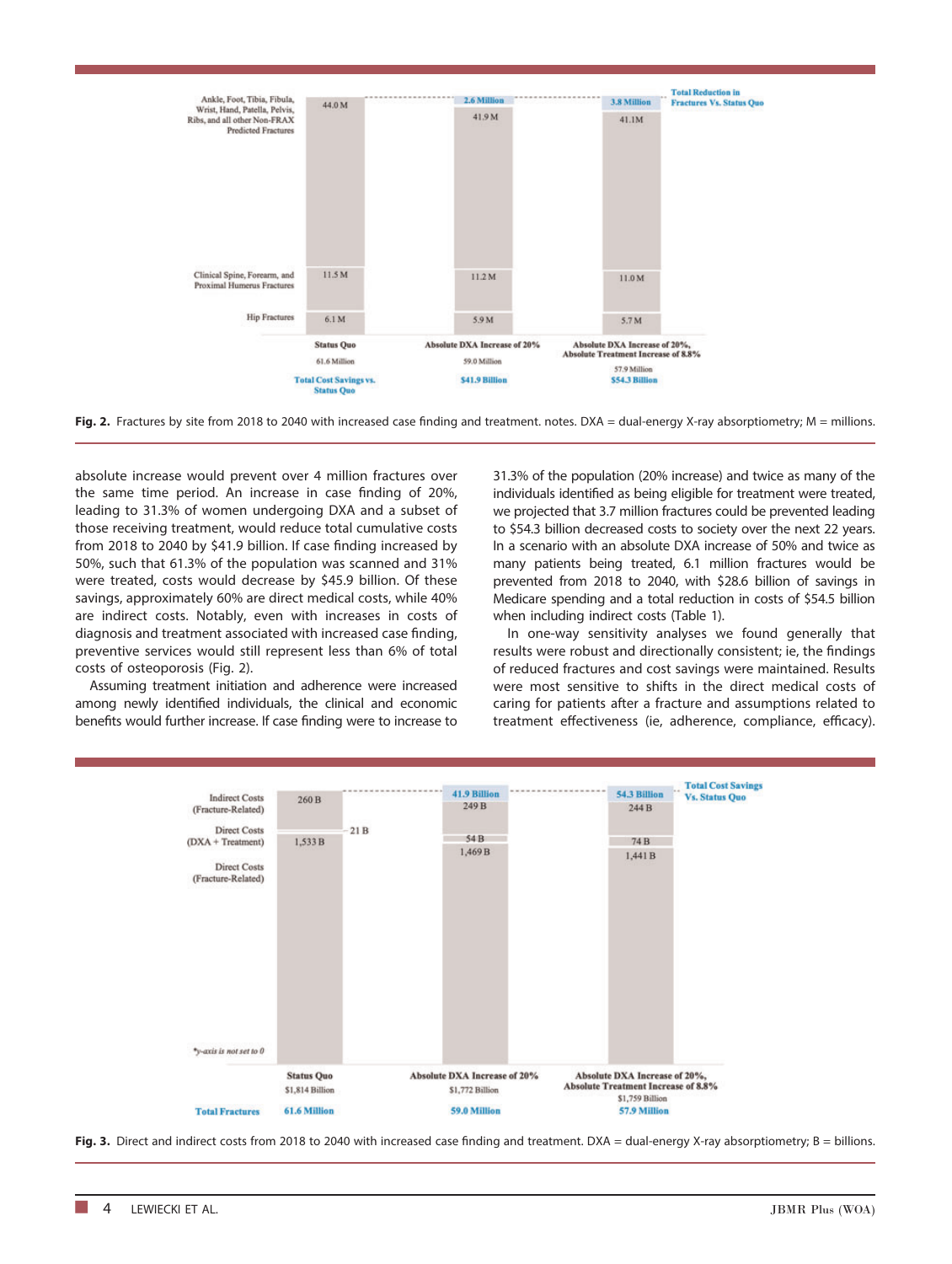|  |  | Table 1. Clinical and Economic Outcomes Under the Status Quo and With Increased Utilization of Case Finding and Treatment |  |  |  |  |  |  |  |  |  |  |  |
|--|--|---------------------------------------------------------------------------------------------------------------------------|--|--|--|--|--|--|--|--|--|--|--|
|--|--|---------------------------------------------------------------------------------------------------------------------------|--|--|--|--|--|--|--|--|--|--|--|

| <b>Outcomes</b>                                                                                   | 2018-2023  | 2018-2025  | 2018-2028  | 2018-2033  | 2018-2040  |
|---------------------------------------------------------------------------------------------------|------------|------------|------------|------------|------------|
| Fractures                                                                                         |            |            |            |            |            |
| Status quo (11.3% case finding, 9% treatment)<br>31.3% case finding, 17.8% treatment <sup>a</sup> | 10,339,728 | 17,437,985 | 22,558,073 | 36,598,591 | 61,603,120 |
| Total                                                                                             | 9,973,404  | 16,792,424 | 21,701,435 | 35,124,422 | 59,007,139 |
| Difference versus status quo                                                                      | 366,324    | 645,561    | 856,638    | 1,474,170  | 2,595,981  |
| 31.3% case finding, 26.6% treatment <sup>b</sup>                                                  |            |            |            |            |            |
| Total                                                                                             | 9,781,843  | 16,472,304 | 21,291,346 | 34,461,482 | 57,904,438 |
| Difference vs. Status Ouo                                                                         | 557,885    | 965,681    | 1,266,727  | 2,137,109  | 3,698,682  |
| Costs (\$billions)                                                                                |            |            |            |            |            |
| Status quo (11.3% case finding, 9% treatment)<br>31.3% case finding, 17.8% treatment <sup>a</sup> | \$305.2    | \$514.4    | \$665.2    | \$1,078.5  | \$1,813.7  |
| Total                                                                                             | \$299.8    | \$504.7    | \$652.1    | \$1,055.2  | \$1,771.8  |
| Difference versus status quo                                                                      | \$5.4      | \$9.7      | \$13.1     | \$23.3     | \$41.9     |
| 31.3% case finding, 26.6% treatment <sup>b</sup>                                                  |            |            |            |            |            |
| Total                                                                                             | \$297.6    | \$501.1    | \$647.6    | \$1,047.8  | \$1,759.4  |
| Difference versus status quo                                                                      | \$7.6      | \$13.3     | \$17.6     | \$30.7     | \$54.3     |

<sup>a</sup>lt is assumed that among all women newly scanned with increased case finding, 44% subsequently received treatment.<br>Pip scoparios with increased case finding and treatment, the proportion of those receiving treatment fol

<sup>b</sup>In scenarios with increased case finding and treatment, the proportion of those receiving treatment following a scan was increased from 44% to 88%.

When assuming that observed trends in fracture risk factors continued, the total fractures and costs were approximately 4% to 5% lower across all scenarios. Although DXA is currently performed more frequently in the office setting than in the hospital,(35) as modeled in our base case assessment, we also considered the impact of altering the DXA reimbursement rate in the office setting to match the reimbursement in the hospital setting. This increased reimbursement could lead to wider availability of DXA, and is an example of a potential policy change that could lead to the increased utilization we are modeling. In the scenario in which DXA was reimbursed at the rate it is in the hospital setting, DXA utilization was increased to 31.3% of individuals, and treatment doubled to 26.6% of women ages 65 years and older, we found that there was still clinical benefit and cost savings with increased case finding and treatment, but the cumulative savings from 2018 to 2040 were reduced from \$54.3 billion to \$41.9 billion.

## **Discussion**

As a result of longer lifespans, growth in the Medicare population, and underdiagnosis and undertreatment of high‐ risk women, we project both fractures and fracture‐related costs to increase by nearly 70% by 2040 in the United States. However, this dire outcome is avoidable with a variety of changes that will simultaneously reduce fractures and costs while improving quality of life for millions of older Americans, a unique opportunity in the current landscape. The money saved by these changes could then be reallocated to treating other diseases, providing an immense ancillary benefit in a healthcare system where rising costs are a major challenge.

Many potential policy interventions that increase diagnosis and treatment for osteoporosis have been identified and shown to be effective on a smaller scale in the United States. One such approach is the implementation of quality measures linking higher reimbursement for increased use of beneficial interventions. There has been discussion of creation and adoption of quality metrics in osteoporosis to encourage appropriate use of DXA and treatment in patients at high risk,

such as those who have experienced a prior fracture, those with other clinical risk factors, and those with low BMD. General practitioner‐focused interventions that highlighted the importance of evaluating fracture risk increased DXA use and osteoporosis treatment by nearly 50%.(36–38) We used this estimate as the basis for our scenario in which there was assumed to be an absolute DXA increase of 50%.

Organizing clinicians to work in multidisciplinary teams, having a care coordinator, or implementing chronic disease management pathways that focus on osteoporosis and fractures could also help reduce fragility fractures. Adding a case manager or care coordinator to the care team can increase BMD testing, treatment initiation, and treatment adherence by up to 30%.<sup>(39,40)</sup> This served as the basis for our more conservative assessment of a potential 20% absolute increase in DXA. Additionally, Fracture Liaison Services (FLS) have been incorporated into some health systems and are effective; a model‐based analysis found FLS to reduce costs and improve clinical outcomes.<sup>(41)</sup> Even without shifting or adding providers, simply encouraging participation in osteoporosis‐related continuing medical education could increase use of preventative services.  $(42)$ 

In rural or resource‐poor settings where DXA may be unavailable, there would be benefit to identifying high‐risk individuals without requiring BMD testing (eg, those with prior fragility fractures), and encouraging use of the version of FRAX that uses body mass index as opposed to BMD.(43) Additionally, although FRAX is widely used and validated, development of additional quantitative tools to help predict immediate and long‐term fracture risk could encourage more efficient use of treatment.<sup>(44)</sup> Finally, there might be potential benefit to the increased use of quantitative ultrasound devices as screening tools to assess fracture risk.<sup>(45)</sup>

Interventions that both improve outcomes and quality of life and simultaneously reduce costs are uncommon. In costeffectiveness analyses, one would describe increased case finding and treatment as a dominant strategy compared with the status quo (eg, additional prevention is both clinically and economically superior). A systematic review of the costeffectiveness literature found less than 20% of reviewed articles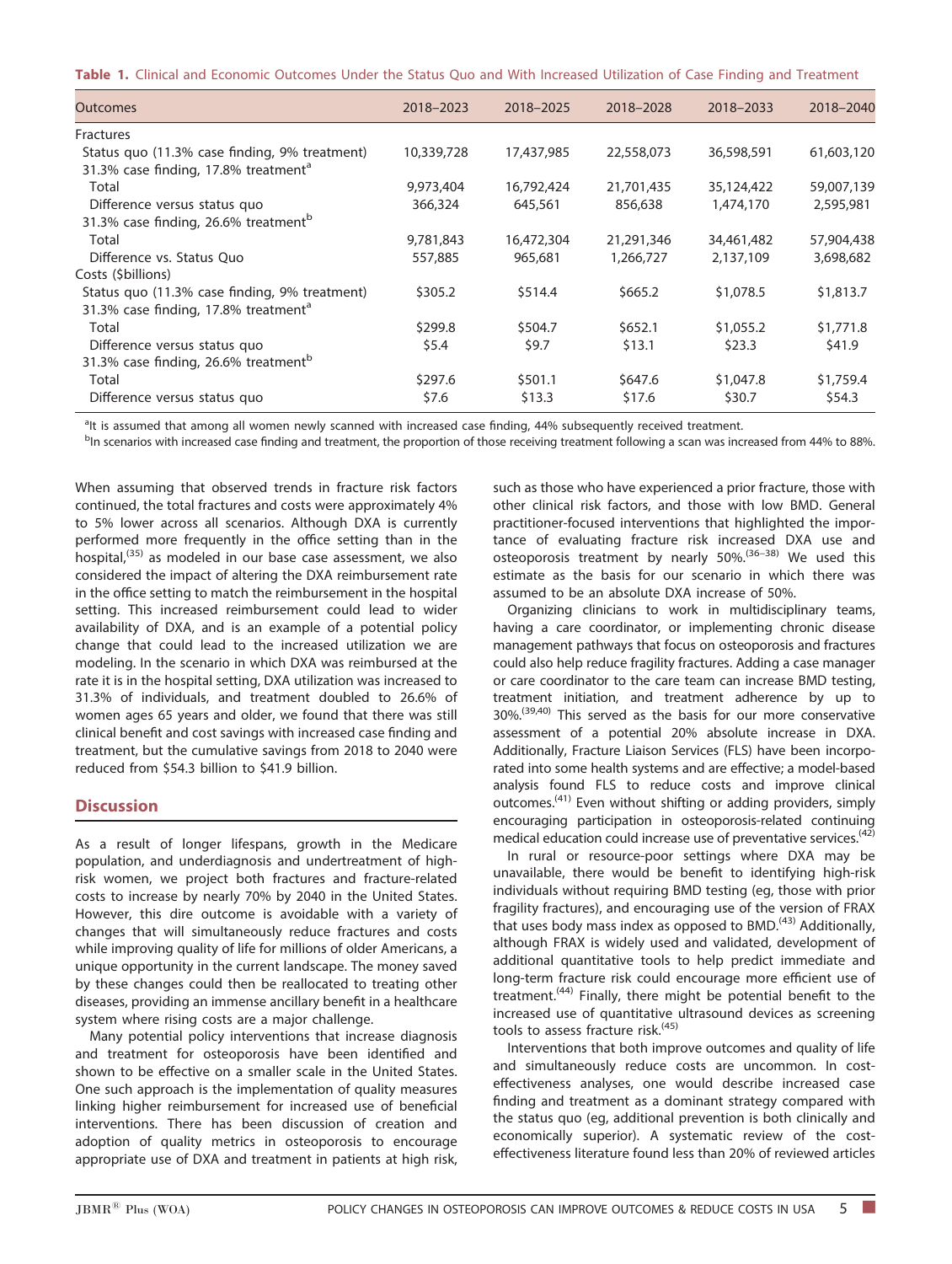assessing preventive services had a dominant strategy,<sup> $(46)$ </sup> whereas another study found that in only 2% of oncology publications did one option dominate another.<sup>(47)</sup> Given the debates over how much society should be willing to pay to increase health, any opportunity to save money while improving health should be seized.

This study was unique in that it projected both clinical and economic outcomes related to osteoporotic fractures in the United States, and it assessed the impact of interventions to reduce the burden. Previously published osteoporosis projection models have all differed in their approaches. A prior US‐ based study made economic and clinical projections<sup> $(14)$ </sup>; however, the projection period was limited to 2005‐2025, and the projections were based solely on population shifts without consideration of interventions to change diagnosis and treatment rates. A Canadian publication assessed the long‐ term cost effectiveness of various pharmacological treatments<sup>(15)</sup> but did not consider policy levers or changes beyond drug innovations. A microsimulation model was used to project the lifetime risk of osteoporotic fractures in Belgium<sup>(16)</sup>; however, it assessed a single cohort over their lifetime and did not incorporate costs. A study similar to ours included both direct and indirect costs and projected outcomes to  $2050^{(17)}$ ; however, it was based in Germany. Another study made projections of osteoporosis burden and costs to  $2050^{(18)}$  but was based in China, did not consider indirect costs, and made projections by multiplying current costs by changes in population as opposed to including further changes in risk factors or interventions. These prior studies have projected the burden, both within and outside the United States, using different approaches and have consistent findings of an expected increase in fractures related to shifting demographics.

Although this analysis followed modeling guidelines and relied on the best available data, there are some limitations. In any model-based analysis, especially when making projections as far out as 2040, uncertainty exists and simplifying assumptions must be made. However, we erred on the conservative side, underestimating the results to provide a lower bound on the potential benefits of increased case finding and treatment. We assumed costs would remain constant in the future, which has not been the case historically. To the extent that healthcare costs continue rising, the growth in projected spending would be an underestimate. We did not attempt to quantify the clinical benefits in terms of quality‐adjusted life years, and this could be an area of future research. We also did not assess the impact of increased treatment in men, as fractures are more common in postmenopausal women. Inclusion of men in this analysis would have increased the potential fractures prevented with increased case finding and treatment. Our assumption that those at highest risk would be identified and treated first might not reflect reality, although it should be the goal in clinical practice. Additionally, we did not consider socioeconomic differences or other disparities that might impact utilization by subgroups. In the model, an increase in case finding was incorporated by increasing the rate of DXA, although other methods have also been shown to be effective. To the extent case finding can occur without the need for DXA, the cost savings found in scenarios with increased case finding could be an underestimate. In estimating the treatment effectiveness, we assumed that all fractures could be prevented at rates shown in meta‐analyses; however, treatment might not prevent fractures to all potential sites at the same rate as measured in clinical trials. Additionally, we only considered currently available treatments. To the extent that new treatment alternatives are introduced that are more efficacious, the fracture reduction and cost savings in scenarios with increased utilization would be an underestimate of the true benefit. We did not consider any impact of overdiagnosis or adverse events associated with treatment; however, these could be considered in future studies. The risk of fractures was estimated using the simplified charts from FRAX, and although they have been well validated, they are not perfect predictors.

Though projections of fracture rates and costs in the absence of further action are alarming, we found that increasing identification of high-risk individuals and providing effective treatments could reduce the clinical burden while saving costs and provide valuable policy solutions to address this at-risk population. An emphasis on bone health by policymakers, payers, and clinicians could improve health outcomes for elderly women while efficiently utilizing healthcare services.

### **Disclosures**

EML has received institutional grant/research support from Radius, Amgen, PFEnex, and Mereo; he has served on scientific advisory boards or consulted for Amgen, Radius, Alexion, Ultragenyx, Sandoz, and Celltrion; he serves on the speakers' bureau for Radius and Alexion; he is a board member of the National Osteoporosis Foundation, International Society for Clinical Densitometry, and Osteoporosis Foundation of New Mexico. JDO, ALH, and MSB are employees of the Partnership for Health Analytic Research, LLC, which received payment for conducting the analyses described in this manuscript. AJS has served on scientific advisory boards or consulted for Agnovos, Amgen, Eli Lilly, Merit, Radius, and UCB; she is on the speakers' bureau for Amgen, Eli Lilly and Radius; she is a trustee of the National Osteoporosis Foundation (non‐remunerative position). JA and JL are full‐time employees of Amgen and own stock and stock options. AG and JVO were full‐time employees of Amgen when this study was conducted and own stock and stock options.

### Acknowledgments

This study was funded by Amgen.

Authors' roles: Study design: EML, JDO, JVO, AG, JL, MSB, and AJS. Study conduct: EML, JDO, JVO, AG, JA, ALH, and AJS. Data collection: EML, JDO, JVO, JA, ALH, and AJS. Data analysis: JDO, JVO, AG, JA, and ALH. Data interpretation: JDO, JVO, AG, JA, and ALH. Drafting manuscript: JDO, JVO, and ALH. Revising manuscript content: EML, JDO, JVO, AG, JA JL, ALH, MSB, and AJS. Approving final version of manuscript: EML, JDO, JVO, AG, JA, JL, ALH, MSB, and AJS. EML, JDO, JVO, AG, JA, JL, ALH, MSB, and AJS take responsibility for the integrity of the data analysis.

#### References

- 1. Brauer CA, Coca‐Perraillon M, Cutler DM, Rosen AB. Incidence and mortality of hip fractures in the United States. JAMA. 2009;302(14): 1573–9.
- 2. Lewiecki EM, Wright NC, Curtis JR., et al. Hip fracture trends in the United States, 2002 to 2015. Osteoporos Int. 2018;29(3):717–22.
- 3. Blume SW, Curtis JR. Medical costs of osteoporosis in the elderly Medicare population. Osteoporos Int. 2011;22(6):1835–44.
- 4. King AB, Fiorentino DM. Medicare payment cuts for osteoporosis testing reduced use despite tests' benefit in reducing fractures. Health Aff (Millwood) 2011;30(12):2362–70.